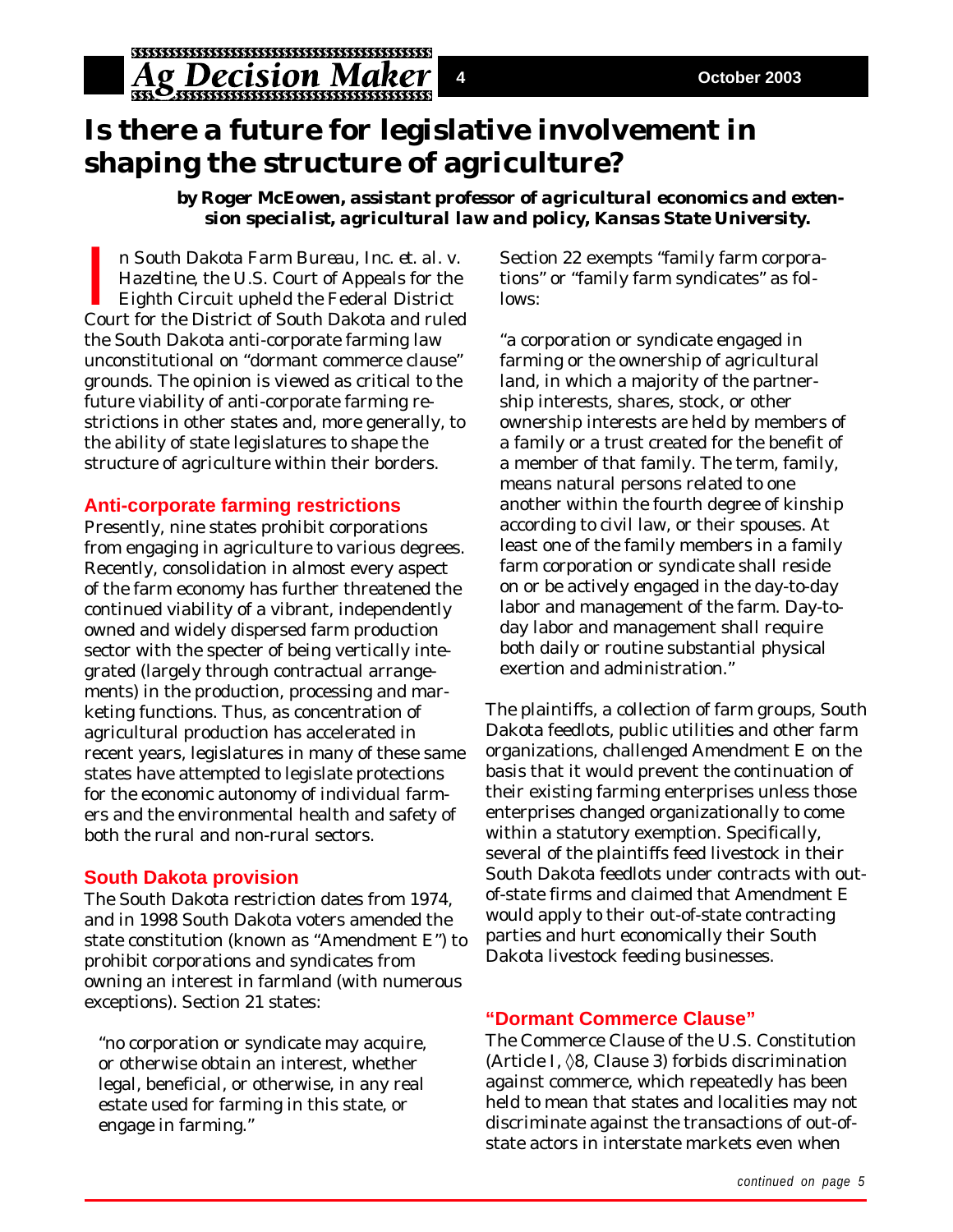## **Ag Decision Maker**

*Is there a future for legislative involvement, continued from page 4* the Congress has not legislated on the subject. The overriding rationale of the commerce clause was to create and foster the development of a common market among the states and to eradicate internal trade barriers. Thus, a state may not enact rules or regulations requiring out-of-state commerce to be conducted according to the enacting state's terms.

Historically, dormant commerce clause analysis has attempted to balance national market principles with federalism, and was never intended to eliminate the states' power to regulate local activity, even though it is incidentally related to interstate commerce. Indeed, if state action also involves an exercise of the state's police power, the impact of the action on interstate commerce is largely ignored. Absent an exercise of a state's police power, the courts evaluate dormant commerce clause claims under a two-tiered approach. If the state has been motivated by a discriminatory purpose, the state bears the burden to show that it is pursuing a legitimate purpose that cannot be achieved with a nondiscriminatory alternative. However, if the state regulates without a discriminatory purpose but with a legitimate purpose, the provision will be upheld unless the burden on interstate commerce is clearly excessive in relation to the benefits that the state derives from the regulation. In essence, a state may regulate transactions that occur within its borders, but not those that occur elsewhere.

### **"Dormant Commerce Clause" precedent in the eighth circuit**

In *Hampton Feedlot, et. al. v. Nixon*, the court upheld against a dormant commerce clause challenge provisions of the Missouri Livestock Marketing Law that the state legislature passed in 1999 preventing livestock packers that purchase livestock in Missouri from discriminating against producers in purchasing livestock except for reasons of quality, transportation costs or special delivery times. The law requires any differential pricing to be published. The trial court held the law to be unconstitutional, but the Eighth Circuit reversed. While the court noted that the Act

closely resembled an earlier South Dakota law that had been found unconstitutional, the court noted that noted that the Missouri provision did not eliminate any method of sale – it simply requires price disclosure. More importantly, however, the court noted that the Missouri statute, unlike the South Dakota provision, only regulates the sale of livestock sold in Missouri. As such, the extraterritorial reach that the court found fatal to the South Dakota statute was not present in the Missouri statute. The court reasoned that the statute was indifferent to livestock sales occurring outside Missouri and had no chilling effect on interstate commerce because packers could easily purchase livestock other than in Missouri to avoid the Missouri provision. The court also noted that the Missouri legislature had legitimate reasons for enacting a price discrimination statute, including preservation of the family farm and Missouri's rural economy, and an improvement in the quality of livestock marketed in Missouri. Specifically, the court opined that the Missouri legislature had the authority to determine the course of its farming economy and that the legislation was a constitutional means of doing so.

### **Hazeltine court's rationale**

In a discussion involving the issue of the plaintiffs' standing, the court in *Hazeltine* cited an Ohio statute that charged out-of-state natural gas vendors at a higher sales tax rate than certain in-state vendors. The court reasoned that the South Dakota livestock feeders contracting with out-of-state firms that were not within an exemption under the South Dakota law were similarly disaffected because of the imminent loss of business if Amendment E were to be enforced. However, the court did not discuss the obvious difference between the Ohio statute and Amendment E. The Ohio statute treated out-of-state natural gas vendors differently from in-state vendors. Amendment E treats *all* businesses operating in South Dakota under the same set of rules, regardless of whether the business is a South Dakota business or an out-of-state enterprise. Under the *Hampton* rationale, the test is whether Amendment E has an extraterritorial reach requiring business transactions conducted in states other